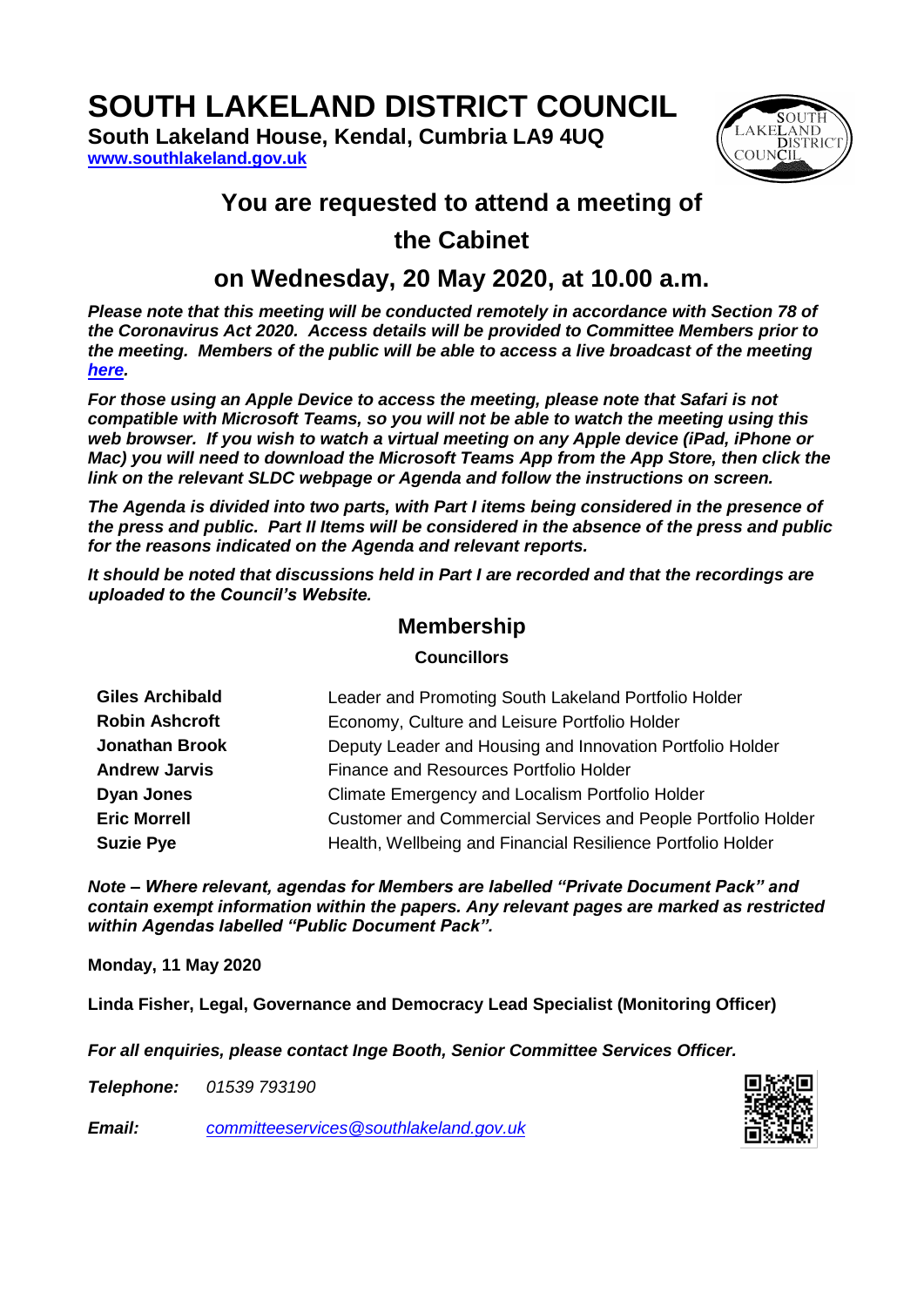#### **AGENDA**

|               |                                                                                                                                                                                                                                                                                                                                                                                          |                                                                                                                                                                                                                                                      | Page Nos. |  |  |
|---------------|------------------------------------------------------------------------------------------------------------------------------------------------------------------------------------------------------------------------------------------------------------------------------------------------------------------------------------------------------------------------------------------|------------------------------------------------------------------------------------------------------------------------------------------------------------------------------------------------------------------------------------------------------|-----------|--|--|
| <b>PART I</b> |                                                                                                                                                                                                                                                                                                                                                                                          |                                                                                                                                                                                                                                                      |           |  |  |
| $\mathbf 1$   |                                                                                                                                                                                                                                                                                                                                                                                          | <b>APOLOGIES</b>                                                                                                                                                                                                                                     |           |  |  |
|               |                                                                                                                                                                                                                                                                                                                                                                                          | To receive apologies for absence, if any.                                                                                                                                                                                                            |           |  |  |
| $\mathbf{2}$  |                                                                                                                                                                                                                                                                                                                                                                                          | <b>CABINET EXECUTIVE DECISIONS</b>                                                                                                                                                                                                                   |           |  |  |
|               |                                                                                                                                                                                                                                                                                                                                                                                          | To authorise the Chairman to sign, as correct records, the Executive Decisions<br>made by Cabinet on 18 and 25 March 2020.                                                                                                                           |           |  |  |
| 3             |                                                                                                                                                                                                                                                                                                                                                                                          | <b>DELEGATED EXECUTIVE DECISIONS</b>                                                                                                                                                                                                                 |           |  |  |
|               |                                                                                                                                                                                                                                                                                                                                                                                          | To receive the Delegated Executive Decisions made by Portfolio Holders or<br>Officers on 12 March 2020.                                                                                                                                              |           |  |  |
| 4             |                                                                                                                                                                                                                                                                                                                                                                                          | <b>EMERGENCY DELEGATED EXECUTIVE DECISIONS</b>                                                                                                                                                                                                       |           |  |  |
|               | To receive Emergency Delegated Executive Decisions taken by the Chief<br>Executive in accordance the Leader's decision noted by Cabinet at CEX/104<br>(2019/20).                                                                                                                                                                                                                         |                                                                                                                                                                                                                                                      |           |  |  |
|               | a                                                                                                                                                                                                                                                                                                                                                                                        | 001 30-03-20 Business Rate Relief                                                                                                                                                                                                                    | $29 - 36$ |  |  |
|               | $\mathbf b$                                                                                                                                                                                                                                                                                                                                                                              | 002 03-04-20 Temporary Suspension of Green Waste Collections                                                                                                                                                                                         | $37 - 40$ |  |  |
|               | C                                                                                                                                                                                                                                                                                                                                                                                        | 003 14-04-20 Arboriculture Contracting Framework                                                                                                                                                                                                     | 41 - 46   |  |  |
|               | d                                                                                                                                                                                                                                                                                                                                                                                        | 004 17-04-20 Kendal Leisure Centre Temporary Recovery Centre                                                                                                                                                                                         | $47 - 52$ |  |  |
|               | е                                                                                                                                                                                                                                                                                                                                                                                        | 005 30-04-20 Re-Commencement of Green Waste Collections                                                                                                                                                                                              | $53 - 56$ |  |  |
|               | f                                                                                                                                                                                                                                                                                                                                                                                        | 006 06-05-20 Asset of Community Value - Farmers Arms, Lowick                                                                                                                                                                                         | $57 - 76$ |  |  |
| 5             |                                                                                                                                                                                                                                                                                                                                                                                          | <b>DECLARATIONS OF INTEREST</b>                                                                                                                                                                                                                      |           |  |  |
|               |                                                                                                                                                                                                                                                                                                                                                                                          | To receive declarations by Members of interests in respect of items on this<br>Agenda.                                                                                                                                                               |           |  |  |
|               | Members are reminded that, in accordance with the revised Code of Conduct,<br>they are required to declare any disclosable pecuniary interests or other<br>registrable interests which have not already been declared in the Council's<br>Register of Interests. (It is a criminal offence not to declare a disclosable<br>pecuniary interest either in the Register or at the meeting.) |                                                                                                                                                                                                                                                      |           |  |  |
|               | Members may, however, also decide, in the interests of clarity and<br>transparency, to declare at this point in the meeting, any such disclosable<br>pecuniary interests which they have already declared in the Register, as well as<br>any other registrable or other interests.                                                                                                       |                                                                                                                                                                                                                                                      |           |  |  |
|               |                                                                                                                                                                                                                                                                                                                                                                                          | If a Member requires advice on any item involving a possible declaration of<br>interest which could affect his/her ability to speak and/or vote, he/she is advised<br>to contact the Monitoring Officer at least 24 hours in advance of the meeting. |           |  |  |
| 6             |                                                                                                                                                                                                                                                                                                                                                                                          | <b>LOCAL GOVERNMENT ACT 1972 - EXCLUDED ITEMS</b>                                                                                                                                                                                                    |           |  |  |
|               |                                                                                                                                                                                                                                                                                                                                                                                          | To consider whether the item in Part II of the Agenda should be considered in<br>the presence of the press and public.                                                                                                                               |           |  |  |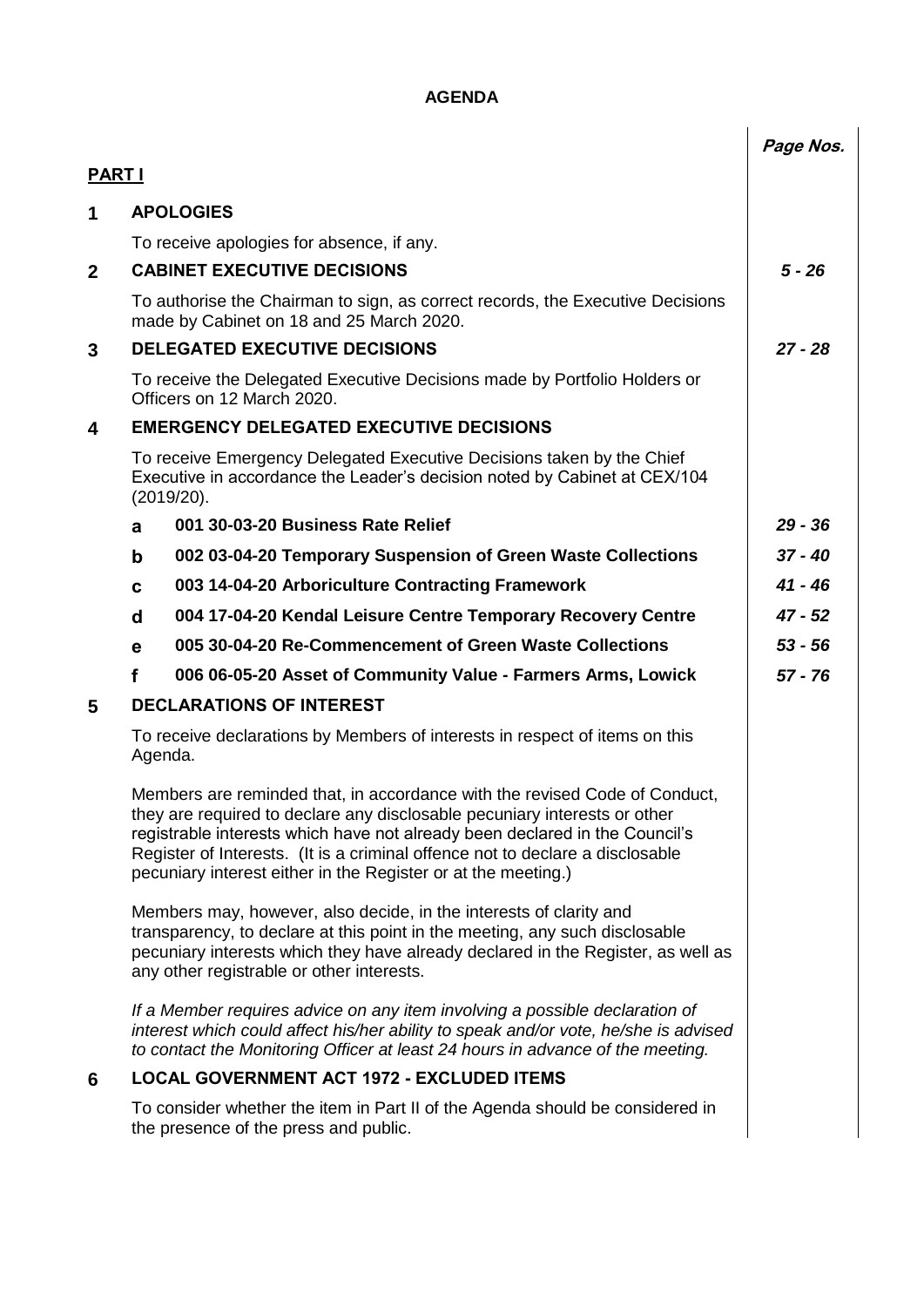| $\overline{7}$                                                                                                                                                                                                      | <b>PUBLIC PARTICIPATION</b>                                                                                                                                                                                                                                                                                                                                                                                                                                                             |                                                                                                                                                                                                                                                                                                                                                    |             |  |
|---------------------------------------------------------------------------------------------------------------------------------------------------------------------------------------------------------------------|-----------------------------------------------------------------------------------------------------------------------------------------------------------------------------------------------------------------------------------------------------------------------------------------------------------------------------------------------------------------------------------------------------------------------------------------------------------------------------------------|----------------------------------------------------------------------------------------------------------------------------------------------------------------------------------------------------------------------------------------------------------------------------------------------------------------------------------------------------|-------------|--|
|                                                                                                                                                                                                                     | Any member of the public who wishes to ask a question, make representations<br>or present a deputation or petition at this meeting should apply to do so by no<br>later than 0:01am (one minute past midnight) two working days before the<br>meeting. Information on how to make the application can be obtained by<br>viewing the Council's Website www.southlakeland.gov.uk or by contacting the<br>Committee Services Team on 01539 733333.<br><b>Questions and Representations</b> |                                                                                                                                                                                                                                                                                                                                                    |             |  |
|                                                                                                                                                                                                                     | (1)                                                                                                                                                                                                                                                                                                                                                                                                                                                                                     | To receive any questions or representations which have been received<br>from members of the public.                                                                                                                                                                                                                                                |             |  |
|                                                                                                                                                                                                                     | (2)                                                                                                                                                                                                                                                                                                                                                                                                                                                                                     | <b>Deputations and Petitions</b><br>To receive any deputations or petitions which have been received from<br>members of the public.                                                                                                                                                                                                                |             |  |
| 8                                                                                                                                                                                                                   | <b>FORWARD PLAN</b>                                                                                                                                                                                                                                                                                                                                                                                                                                                                     |                                                                                                                                                                                                                                                                                                                                                    | 77 - 80     |  |
|                                                                                                                                                                                                                     | To note the contents of the Forward Plan published on 21 April 2020.                                                                                                                                                                                                                                                                                                                                                                                                                    |                                                                                                                                                                                                                                                                                                                                                    |             |  |
| 9                                                                                                                                                                                                                   |                                                                                                                                                                                                                                                                                                                                                                                                                                                                                         | <b>COVID-19 EMERGENCY UPDATE</b>                                                                                                                                                                                                                                                                                                                   |             |  |
|                                                                                                                                                                                                                     |                                                                                                                                                                                                                                                                                                                                                                                                                                                                                         | To receive a verbal update from the Leader and Promoting South Lakeland<br>Portfolio Holder.                                                                                                                                                                                                                                                       |             |  |
| <b>PART II</b>                                                                                                                                                                                                      |                                                                                                                                                                                                                                                                                                                                                                                                                                                                                         |                                                                                                                                                                                                                                                                                                                                                    |             |  |
| Private Section (exempt reasons under Schedule 12A of the Local Government<br>Act 1972, as amended by the Local Government (Access to Information)<br>(Variation) Order 2006, specified by way of paragraph number) |                                                                                                                                                                                                                                                                                                                                                                                                                                                                                         |                                                                                                                                                                                                                                                                                                                                                    |             |  |
| 10                                                                                                                                                                                                                  |                                                                                                                                                                                                                                                                                                                                                                                                                                                                                         | <b>LEISURE PARTNERING AGREEMENT</b><br>- Paragraph 3 - Information relating to the financial or business affairs of any<br>particular person (including the authority holding that information)<br>- Paragraph 5 - Information in respect of which a claim to legal professional<br>privilege could be maintained in legal proceedings.            | $81 - 102$  |  |
|                                                                                                                                                                                                                     |                                                                                                                                                                                                                                                                                                                                                                                                                                                                                         | To consider amendments to the Leisure Partnering Agreement which may be<br>required in response to the Coronavirus emergency.                                                                                                                                                                                                                      |             |  |
| <b>PART I</b>                                                                                                                                                                                                       |                                                                                                                                                                                                                                                                                                                                                                                                                                                                                         |                                                                                                                                                                                                                                                                                                                                                    |             |  |
| 11                                                                                                                                                                                                                  |                                                                                                                                                                                                                                                                                                                                                                                                                                                                                         | <b>FINANCE UPDATE - IMPACT OF COVID-19</b>                                                                                                                                                                                                                                                                                                         | $103 - 118$ |  |
|                                                                                                                                                                                                                     |                                                                                                                                                                                                                                                                                                                                                                                                                                                                                         | To consider the latest forecast of the impact of Covid-19 on the budget forecast<br>for 2020/21 and other emerging pressures.                                                                                                                                                                                                                      |             |  |
| 12                                                                                                                                                                                                                  | <b>INTERIM</b>                                                                                                                                                                                                                                                                                                                                                                                                                                                                          | <b>COUNCIL</b><br><b>TAX DISCRETIONARY</b><br><b>POLICY</b><br><b>AND</b><br><b>RELIEF</b><br><b>TEMPORARY COUNCIL TAX: COVID-19 HARDSHIP FUND 2020/21</b>                                                                                                                                                                                         | 119 - 140   |  |
|                                                                                                                                                                                                                     |                                                                                                                                                                                                                                                                                                                                                                                                                                                                                         | To consider a scheme to provide relief to Council Tax payers in need of help<br>due to exceptional circumstances.<br>Please note:-                                                                                                                                                                                                                 |             |  |
|                                                                                                                                                                                                                     |                                                                                                                                                                                                                                                                                                                                                                                                                                                                                         | The Chairman of the Council has agreed that, due to the urgency of this<br>decision, the matter is exempt from call-in, and this will be reported to the<br>next meeting of the Council. This is under paragraph 16(j) of the Overview<br>and Scrutiny Committee Rules within Part 4 of the Council's Constitution.                                |             |  |
|                                                                                                                                                                                                                     |                                                                                                                                                                                                                                                                                                                                                                                                                                                                                         | The Chairman of the Overview and Scrutiny Committee has been informed<br>that the matter, having only just arisen, and the matter not having been<br>included in the Forward Plan at least 28 days before the decision is due to<br>be made, is treated as an urgent decision, the general exception applying<br>under Part 4 of the Constitution. |             |  |